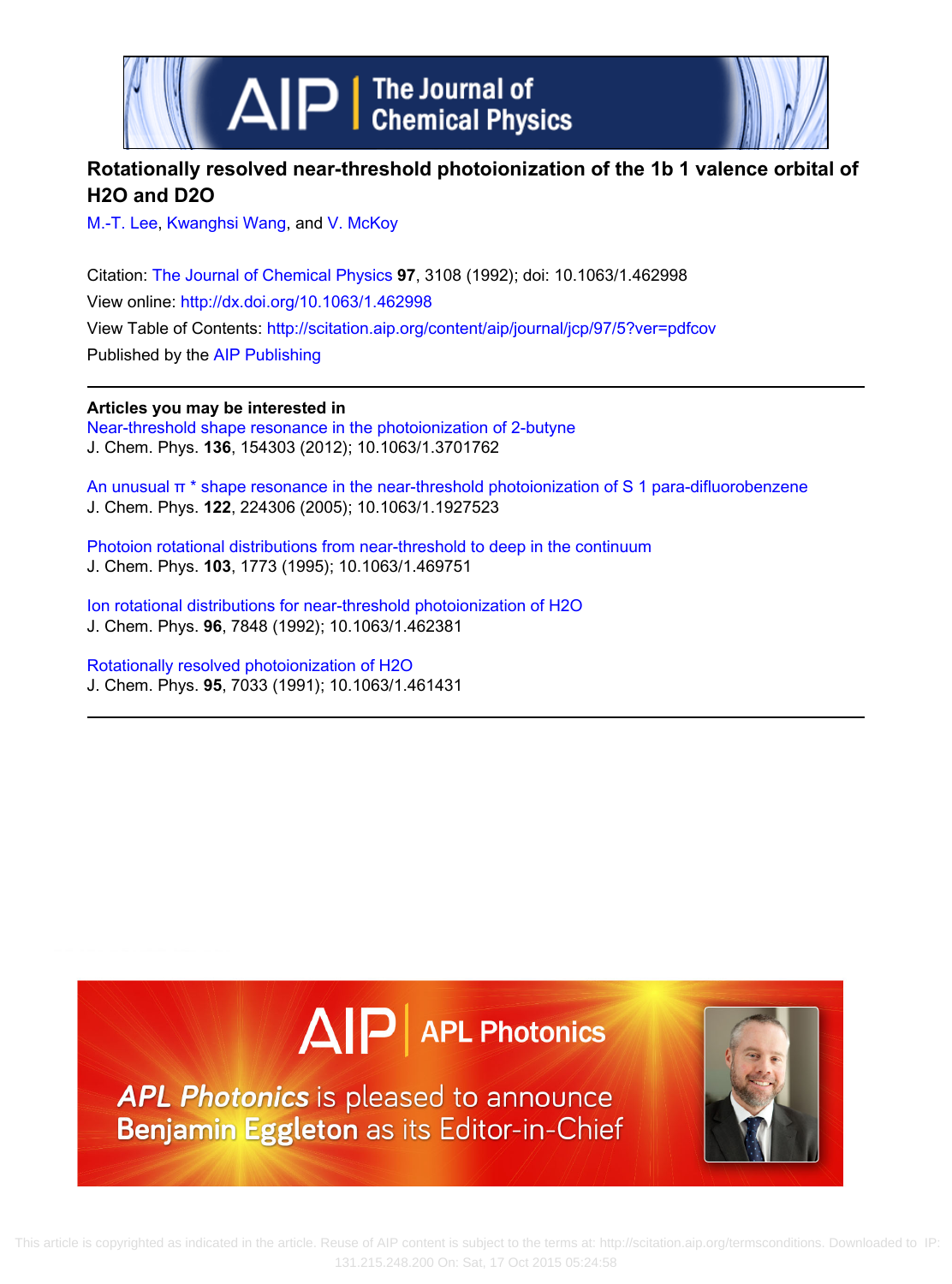# **Rotationally resolved near-threshold photoionization of the 1b<sub>1</sub> valence orbital of H<sub>2</sub>O and D<sub>2</sub>O**

M.-T. Lee,<sup>a)</sup> Kwanghsi Wang, and V. McKoy *Arthur Amos Noyes Laboratory of Chemical Physics,* b) *California Institute of Technology, Pasadena, California 91125* 

(Received 10 April 1992; accepted 11 May 1992)

Results of theoretical studies of rotationally resolved ion distributions for near-threshold photoionization of the  $1b_1$  valence orbital of H<sub>2</sub>O and D<sub>2</sub>O are reported and compared with measured spectra. Agreement between the calculated and measured spectra is very encouraging. The calculated and measured spectra reveal both type  $a$  and type  $c$  transitions in contrast to type  $c$  transitions only expected in an atomiclike picture. Type  $a$  transitions arise from odd (mainly *p* wave) angular momentum components of the photoelectron matrix elements which are due to  $l$  mixing in the electronic continua. These type  $a$  transitions are quite molecular in origin and are similar to nonatomiclike transitions seen in resonance enhanced multiphoton ionization of excited states of diatomic molecules. Useful rotational selection rules are also obtained.

### I. INTRODUCTION

Rotationally resolved photoelectron spectroscopy provides a useful probe of molecular electronic states and the photoionization dynamics of these states.<sup>1-3</sup> Such rotationally resolved photoelectron spectra have been studied using the technique of zero-kinetic-energy (ZEKE) photoelectron detection<sup>3</sup> and time-of-flight measurements<sup>2</sup> for a wide range of systems. With ZEKE photoelectron detection, the spectral resolution is essentially that of the laser bandwidth  $(-0.1 \text{ cm}^{-1})$  and hence provides rotational resolution for larger molecular ions.<sup>3</sup> Of particular interest to the present studies are the rotationally resolved ZEKE pulsed-field-ionization (PFI) spectra of  $H$ , O and  $D$ , O reported by Tonkyn *et al.*<sup>4</sup> for single-photon ionization of the  $1b_1$  orbital with a coherent vacuum ultraviolet radiation source. These spectra can be assigned to two types of rotational transitions, corresponding to specific changes in  $K_a$  and  $K_c$ . Here  $K_a$  and  $K_c$ are the projections of the total angular momentum (except spin) along the principal  $a$  and  $c$  axes, respectively. Most of the strong spectral lines could be classified as type  $c$  rotational transitions  $(\Delta K_a = \text{odd}, \Delta K_c = \text{even})$ , but type a transitions  $(\Delta K_a = \text{even}, \Delta K_c = \text{odd})$  are also clearly evident. These type *a* transitions cannot be accounted for simply on the basis of an atomiclike model for photoionization of this  $1b_1$  orbital.<sup>5</sup> A systematic investigation of the underlying photoionization dynamics of these ZEKE photoelectron spectra is clearly desirable.

In a recent study using multichannel quantum defect theory (MODT), Child and Jungen<sup>5</sup> predicted that only type c transitions are allowed for photoionization of the  $1b_1$ orbital of ground state  $H<sub>2</sub>O$ . Gilbert and Child<sup>6</sup> further proposed a rotational autoionization mechanism, based on polarization-induced quasiautoionizing state mixing between

the  $1b_1 \rightarrow nd$  and  $1b_1 \rightarrow np$  Rydberg series, in an effort to account for these type  $a$  transitions. On the other hand, Lee *et af.?* demonstrated that these type *a* transitions arise quite naturally in a correct quantitative description of the direct molecular photoionization process itself and a polarizationinduced autoionization mechanism need not be invoked. In their calculations, both type  $a$  and type  $c$  transitions are predicted in excellent agreement with the measured PFI spectra. They further attributed these type *a* transitions to odd partial wave (particularly the *p* wave) contributions to the photoelectron matrix element. These odd partial waves are entirely molecular in origin and arise from angular momentum coupling in photoelectron continua. Such coupling is clearly absent in an atomiclike picture.

In this paper, we investigate systematically the rotationally resolved ZEKE PFI spectra arising from the  $1b_1$  orbitals of  $H_2O$  and  $D_2O$ . These studies are carried out using Hartree-Fock photoelectron molecular orbitals which account for the angular momentum coupling inherent in these electronic continnum states. Useful selection rules governing angular momentum changes  $\Delta K_a$  and  $\Delta K_c$  upon photoionization are derived and used in the analysis of these photoelectron spectra. To provide further insight into the photoionization dynamics, we also present photoelectron angular distributions.

### II. THEORY AND NUMERICAL DETAILS

# A. Differential cross section

Photoionization of the  $1b_1$  orbital of the  $\tilde{X}^{\dagger}A_1$  ground state of H<sub>2</sub>O (D<sub>2</sub>O) leads to the  $\widetilde{X}^2B_1$  ground state of the ion. Under collision-free conditions, the rotationally resolved differential cross section for single-photon ionization of a rotational level of the ground state by linearly polarized light can be written as

<sup>&</sup>lt;sup>a)</sup> Permanent address: Departamento de Química, Universidade Federal de São Carlos Caixa Postal 676, CEP 13560 São Carlos, São Paulo, Brazil. b) Contribution No. 8606.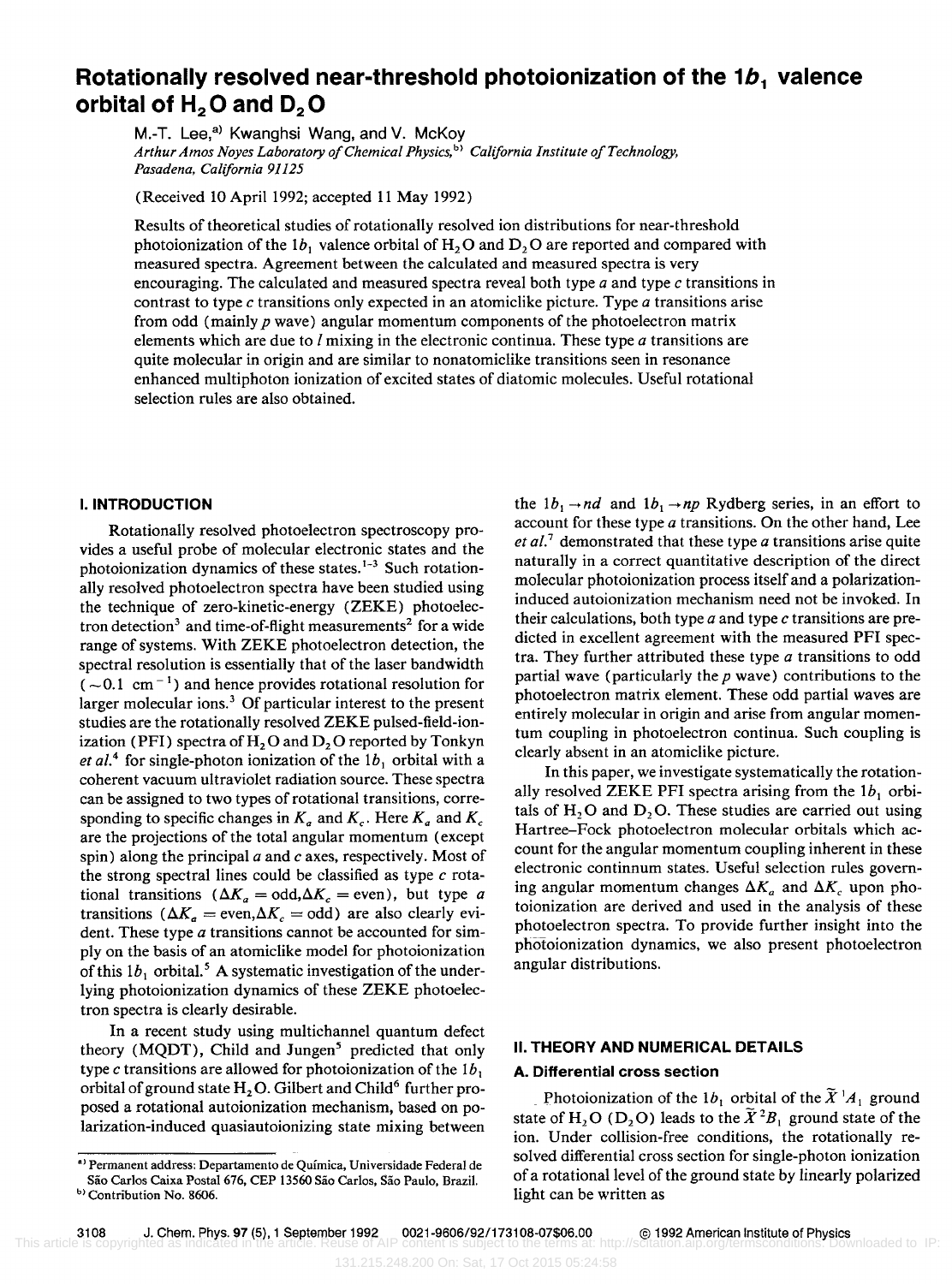$$
\frac{d\sigma}{d\Omega} \propto \sum_{M_j, M_j} \rho_{M_j, M_j} |\Gamma_{M_j, M_{j+}}|^2
$$

$$
= \frac{\sigma}{4\pi} [1 + \beta P_2(\cos \theta)], \qquad (1)
$$

where  $\sigma$  is the total cross section,  $\beta$  is the asymmetry parameter,  $P_2$  (cos  $\theta$ ) is the Legendre polynominal,  $\rho_{M_t, M_t}$  is the population of the  $M_J$  sublevel of the ground state, and  $|\Gamma_{M_iM_j}|^2$  is the ionization probability out of the  $M_{J_i}$  sublevel of the ground state leading to the  $M_J$  sublevel of the ion. The bound-free transition dipole matrix element  $\Gamma_{M_J M_J}$ has been derived previously and has the form<sup>8</sup>

$$
\Gamma_{M_{J_i}M_{J_{+}}} = \sum_{lm} C_{lm} (M_{J_i}M_{J_{+}}) Y_{lm} (\hat{k}'), \qquad (2)
$$

where

$$
C_{lm}(M_{J_i}M_{J_{+}}) = \sqrt{\frac{4\pi}{3}} \frac{1}{2} [(2J_i + 1)(2J_{+} + 1)(2N_i + 1)(2N_{+} + 1)(2S_i + 1)]^{1/2} \sum (-1)^{Q} (2N_i + 1)
$$
  
\n
$$
\times \begin{pmatrix} S_{+} & 1/2 & S_{i} \\ M_{S_{+}} & m_{\sigma} & -M_{S_{i}} \end{pmatrix} \begin{pmatrix} N_{+} & S_{+} & J_{+} \\ M_{N_{+}} & M_{S_{+}} & -M_{J_{+}} \end{pmatrix} \begin{pmatrix} N_{i} & S_{i} & J_{i} \\ M_{N_{i}} & M_{S_{i}} & -M_{J_{i}} \end{pmatrix}
$$
  
\n
$$
\times \begin{pmatrix} N_{+} & N_{i} & N_{i} \\ -M_{N_{+}} & M_{N_{i}} & m_{i} \end{pmatrix} \begin{pmatrix} N_{i} & 1 & l \\ -m_{i} & \mu_{0} & m \end{pmatrix} a_{N,\tau,K_{i}} a_{N_{+}+\tau_{+}} \tilde{I}_{h\lambda\mu}^{q} (\Lambda_{f} \Sigma_{f}) b_{h\lambda}^{q} (\Lambda_{f} \Sigma_{f})
$$
  
\n
$$
\times [1 + (-1)^{\Delta p + \Delta N + l + 1}] \begin{bmatrix} N_{+} & N_{i} & N_{i} \\ -K_{+} & K_{i} & K_{i} \end{bmatrix} \begin{pmatrix} N_{i} & 1 & l \\ -K_{i} & \mu & \lambda \end{pmatrix} + (-1)^{p_{+}}
$$
  
\n
$$
\times \begin{pmatrix} N_{+} & N_{i} & N_{i} \\ K_{+} & K_{i} & K_{i} \end{pmatrix} \begin{pmatrix} N_{i} & 1 & l \\ -K_{t} & \mu & \lambda \end{pmatrix} ,
$$
\n(3)

$$
Q = \Delta N + \Delta M_J - S_i + M_{S_i} - \mu_0 - m + M_{N_+}
$$
  
+  $K_i - 1/2$ ,  

$$
\tilde{I}_{h l \mu}^{\gamma q} (\Lambda_f \Sigma_f) = \langle \gamma_+ q_+ \gamma_e q_e | \Lambda_f \rangle \langle M_{S_+} m_\sigma | \Sigma_f \rangle
$$
  

$$
\times I_{h l \mu}^{\gamma q} (\Lambda_f \Sigma_f),
$$
 (5)

and

$$
I_{h\lambda\mu}^{sq}(\Lambda_f \Sigma_f) = \sqrt{\frac{2}{\pi}} \frac{(-i)^l}{k} \int dR \, dr \, \psi_+^* (\mathbf{r}, R)
$$
  
× $\chi_{v_+}^* (R) \phi_{h\lambda}^{*(-)} \eta(\mathbf{r}, R) r Y_{1\mu}$   
× $\psi_i(\mathbf{r}, R) \chi_{v_i}(R)$ , (6)

with  $\Delta N = N_{+} - N_{i}$ ,  $\Delta p = p_{+} - p_{i}$ ,  $\Delta M_{J} = M_{J_{+}} - M_{J_{i}}$ , and the summation in Eq. (3) goes over all possible indices. In these equations,  $\psi$  and  $\chi_{\nu}$  are the electronic and vibrational wave functions, respectively,  $\phi_{h\lambda}^{(-)}$  is a partial wave component of the photoelectron wave function,  $J$  is the total angular momentum,  $M<sub>J</sub>$  is its projection in the laboratory frame, *N* is the total angular momentum apart from spin,  $M_N$  and  $K$  are its projections in the laboratory and molecular frames, respectively, S is the total spin,  $M<sub>S</sub>$  is its projection in the laboratory frame,  $\mu_0$  and  $\mu$  are the photon polarization indices in the laboratory and molecular frames, respectively, I is an angular momentum component of the photoelectron, and *m* and  $\lambda$  are the projections of *l* in the laboratory and molecular frames, respectively. Note that subscripts  $i$  and  $+$  denote quantum numbers for the ground and ionic states, respectively. In Eq. (3),  $a_{NrK}$  are the coefficients for the expansion of the asymmetric top wave functions which are

determined by diagonalizing the rigid rotor Hamiltonian in the symmetric top basis.<sup>8</sup>  $p$  is the parity index for asymmetric top functions with the value of 0 or 1 (Refs. 8 and 9) and  $b_{h\lambda}^{\gamma q}$  are the coefficients for the expansion of generalized harmonics in the spherical harmonics basis.<sup>10</sup> In b  $\chi^2$ ,  $\gamma$  is one of the irreducible representations  $(IR)$  of the molecular point group, *q* is a component of this representation, and *h* distinguishes between different bases for the same IR corresponding to the same value of  $l$ . Substituting Eq. (2) into Eq. (1), one obtains

$$
\sigma \propto \sum_{\substack{lm}} \rho_{M_{J_i} M_{J_i}} |C_{lm} (M_{J_i} M_{J_{+}})|^2
$$
\n(7)

and

$$
\beta = \frac{5}{\sigma} \sum_{\substack{l l' m \\ M_{J_i} M_{J_{+}}}} (-1)^{m} (2l+1) (2l' + 1) \rho_{M_{J_i} M_{J_i}} \times C_{lm} (M_{J_i} M_{J_{+}}) C_{l'm}^{*} (M_{J_i} M_{J_{+}}) \times \begin{pmatrix} l & l' & 2 \\ m & -m & 0 \end{pmatrix} \begin{pmatrix} l & l' & 2 \\ 0 & 0 & 0 \end{pmatrix}.
$$
 (8)

#### B. Parity selection rules

From Eq. (3), we obtain the general parity selection rule

$$
\Delta N + \Delta p + l = \text{odd},\tag{9}
$$

which has the same form as for diatomic molecules for Hund's case (b) coupling.  $11-14$  Note that the parity index in Eq. (9) pertains to the symmetric top basis used in the ex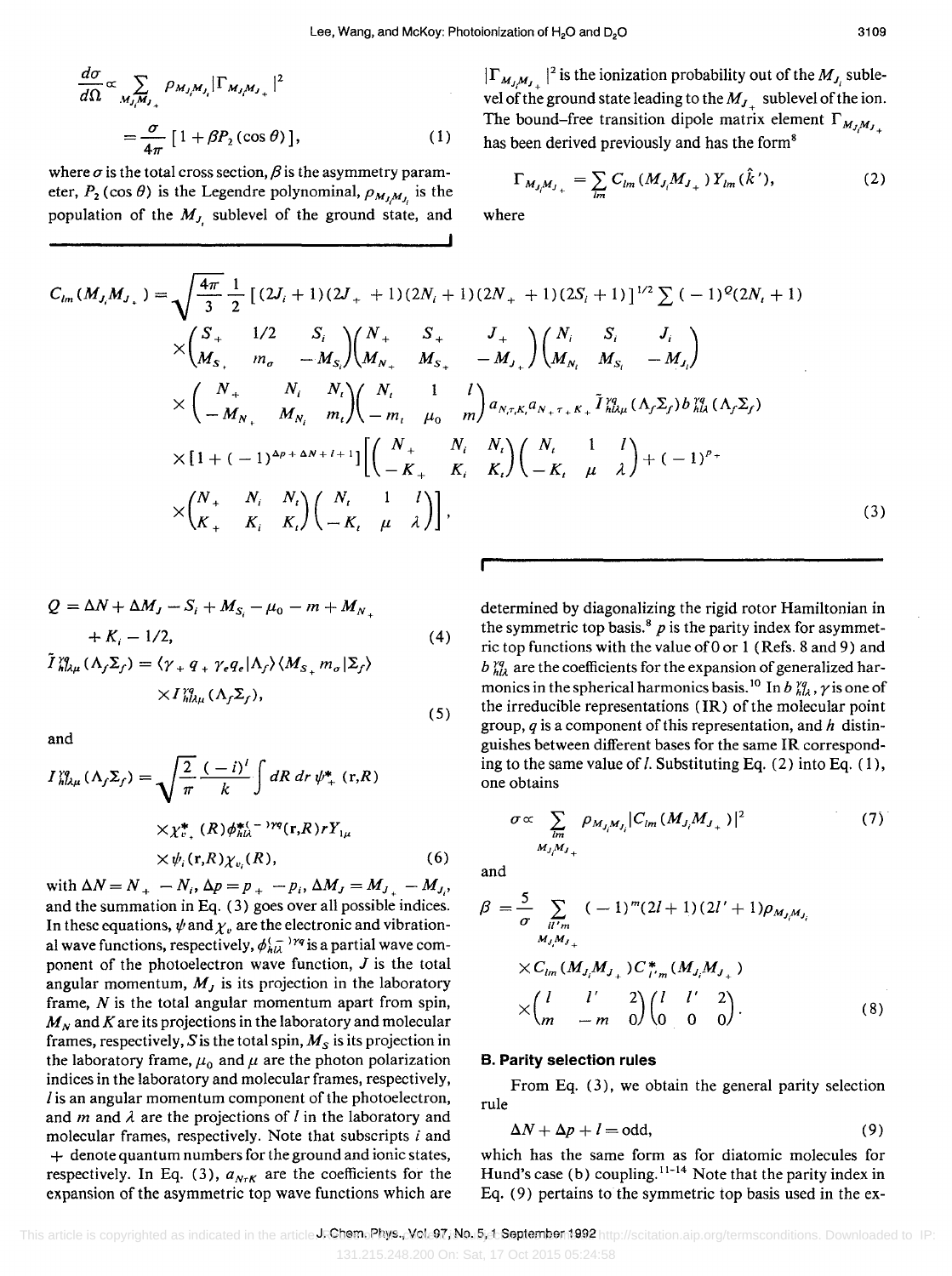pansion of the asymmetric top wave functions.<sup>8</sup> To make Eq. (9) more useful, its dependence on the angular momentum changes  $\Delta K_a$  and  $\Delta K_c$ , where  $\Delta K_a = K_a^+ - K_a^i$  and  $\Delta K_c = K_c^+ - K_c^i$  with  $K_a$  and  $K_c$  the projections of *N* along the principal axes  $a$  and  $c$ , respectively, must be made more transparent. With a choice of a left-handed coordinate system for the molecule-fixed *x, y,* and *z* axes and choosing the molecular *z* axis to be the symmetry axis, it can be shown<sup>8</sup> that  $\Delta K_n$  is even (odd) when  $\Delta N + \Delta p$  is even (odd), where  $\eta$  is the principal axis which lies along the molecular *x* axis and  $K<sub>n</sub>$  is the projection of the total angular momentum along this axis. The parity selection rule of Eq. (9) then reduces to

$$
\Delta K_{\eta} + l = \text{odd.} \tag{10}
$$

Using the properties of *3-j* symbols, the following additional selection rules can be derived from Eq. (3):

$$
\mu + \lambda = \begin{cases} \Delta K_a, & \text{if } a \parallel z \parallel \text{ the symmetry axis} \\ \Delta K_b, & \text{if } b \parallel z \parallel \text{ the symmetry axis, (11)} \\ \Delta K_c, & \text{if } c \parallel z \parallel \text{ the symmetry axis} \end{cases}
$$

where  $\mu$  and  $\lambda$  are defined below Eq. (6). To connect the selection rules of Eqs. (10) and (11), a relationship among  $\Delta K_a$ ,  $\Delta K_b$ , and  $\Delta K_c$  is essential. This relationship can be obtained from the symmetry properties of the asymmetric top<sup>9</sup>

$$
\Delta K_a + \Delta K_c = \text{even}(\text{odd}) \leftrightarrow \Delta K_b = \text{even}(\text{odd}). \quad (12)
$$

Therefore, the determination of  $\mu + \lambda$  becomes a crucial step in application of these selection rules. Although Eqs.  $(10)$ – $(12)$  are suitable for any nonlinear polyatomic molecule,  $\mu + \lambda$  has to be determined specifically for the particular molecular symmetry.

In these studies, the molecular *z* axis is chosen to coincide with the  $C_2$  symmetry axis and the x axis lies in the plane of the molecule (ion). Thus, the molecular *x, y,* and *z*  axes coincide with the *a*, *c*, and *b* axes, respectively, for  $H_2O$ (D<sub>2</sub>O) and H<sub>2</sub>O<sup>+</sup> (D<sub>2</sub>O<sup>+</sup>). From Eqs. (10)-(12), we now have

$$
\Delta K_a + l = \text{odd} \tag{13}
$$

and

$$
\mu + \lambda = \Delta K_b. \tag{14}
$$

For the  $C_{2V}$  point group of interest here, the *x*, *y*, and *z* components of the dipole moment operator belong to the  $b_2$ ,  $b_1$ , and  $a_1$  irreducible representations, respectively. There are three corresponding dipole-allowed continuum channels, namely  $ka_2$ ,  $ka_1$ , and  $kb_1$  for photoionization of the  $1b_1$  orbital of the ground state  $H_2O(D_2O)$ . In these cases, even  $\lambda$  and odd  $\mu$  are associated with  $ka_1$  and  $ka_2$  continuum channels, whereas odd  $\lambda$  and even  $\mu$  are associated with the  $kb_1$  channel. Therefore,  $\lambda + \mu$  is always odd for all the allowed transitions and hence

$$
\Delta K_a + \Delta K_c = \text{odd.} \tag{15}
$$

From Eqs. (13) and (15), we conclude that both type *a*   $(\Delta K_a =$  even and  $\Delta K_c =$  odd) and type *c*  $(\Delta K_a =$  odd and  $\Delta K_c$  = even) transitions are allowed, but type *b*  $[\Delta K_a =$  even (odd) and  $\Delta K_c =$  even (odd)] transitions are forbidden. Furthermore, Eq.  $(13)$  shows that type a transitions arise from odd partial wave contributions to the photoelectron matrix element, whereas type c transitions are due to even partial wave contributions.

'Tonkyn *et al.<sup>4</sup>*have carried out simulations of these ZEKE-PFI photoelectron spectra assuming that type a and type c transitions arise from  $ka_2$  and  $ka_1$  photoelectron continua, respectively. This assumption disagrees with above selection rules and previous studies.<sup>7</sup> As pointed out by Lee *et al.*,<sup>7</sup> these type *a* transitions arise mainly from *p* partial waves of the  $ka_1$  and  $kb_1$  continua. The  $ka_2$  continuum, dominated by the *d* partial wave with no *p* angular momentum component, should not be responsible for these type *a*  transitions. We now show that this assumption is invalid. From the properties of  $C_{2V}$  symmetry, it can be shown that dipole-allowed transitions satisfy these symmetry relations

$$
\Gamma_{\Psi_{\epsilon}^{\epsilon}} \otimes \Gamma_{T_{\alpha}} \otimes \Gamma_{\Psi_{\epsilon}^{\epsilon}} = A_1,\tag{16}
$$

$$
\Gamma_{\Psi_1^R} \otimes \Gamma_{R_\alpha} \otimes \Gamma_{\Psi_2^R} = A_1,\tag{17}
$$

and

$$
\Gamma_{T_{\alpha}} \otimes \Gamma_{R_{\alpha}} = A_2, \tag{18}
$$

with  $\alpha = x$ , y, and z;  $T_{\alpha}$  and  $R_{\alpha}$  are the translational and rotational operators, respectively;<sup>15</sup>  $\Psi_i^e$  and  $\Psi_f^e$  are the electronic wave functions of the initial and final states, respectively; and  $\Psi_i^R$  and  $\Psi_f^R$  are the rotational parts of the initialand final-state wave functions, respectively. Equation (16) shows that three dipole-allowed transitions  $ka_1$ ,  $ka_2$ , and  $kb_1$  are associated with  $\Gamma_{T_{\mathbf{x}}}$  ( $b_1$ ),  $\Gamma_{T_{\mathbf{y}}}$  ( $b_2$ ), and  $\Gamma_{T_{\mathbf{x}}}$  ( $a_1$ ), respectively, for photoionization of a  $1b_1$  orbital. From Eqs. (17) and (18),  $\Gamma_{\Psi_1^R} \otimes \Gamma_{\Psi_1^R}$  has  $b_2$ ,  $b_1$ , and  $a_2$  symmetry for  $\alpha = x$  (ka<sub>1</sub> continuum), *y* (ka<sub>2</sub> continuum), and *z* (kb<sub>1</sub>) continuum), respectively. Note that in Eq. (17), thesymmetry of the final state includes that of the ion and photoelectron, i.e.,  $\Gamma_{\Psi_R} = \Gamma_{\Psi_R} \otimes \Gamma_{\Psi_R}$  with  $\Psi^R_+$  and  $\phi^R$  the rotational parts of the ion and photoelectron wave functions in the laboratory frame, respectively.  $\phi^R$  has the form<sup>8</sup> of  $[$   $(-1)^{\lambda-m}$   $b_{h\lambda}^{rq}$   $\mathscr{D}_{m\lambda}^{l}$  +  $(-1)^{-\lambda-m}$   $b_{h\lambda}^{rq}$   $\mathscr{D}_{m-\lambda}^{l}$   $]$  $Y_{lm}(\hat{k}')$  with  $\mathcal{D}_{sml}^l$  a rotational matrix in Edmonds's notation<sup>16</sup> and  $Y_{lm}$  ( $\hat{k}'$ ) a spherical harmonic. Since  $\Gamma_{\phi^R}$  can belong to any IR of  $C_{2V}$  symmetry,  $\Gamma_{\Psi^R_+}$  can too for each  $\Gamma_{\Psi^R_5}$ (restricted by  $\Gamma_{\Psi^R} = \Gamma_{\Psi^R} \otimes \Gamma_{\Psi^R}$ ). Again from the property of  $C_{2V}$  symmetry, it can be shown that the total symmetry of  $\Gamma_{\Psi_1^R} \otimes \Gamma_{\Psi_1^R}$  can be  $b_1$ ,  $b_2$ ,  $a_2$ , and  $a_1$ , which correspond to type *a*, type *c*, type *b*, and type *b* transitions, respectively. Therefore, each allowed symmetry of  $\Gamma_{\Psi^R} \otimes \Gamma_{\Psi^R}$ , associated with a specific ionization channel, will provide four possible symmetries for  $\Gamma_{\Psi_1^R} \otimes \Gamma_{\Psi_1^R}$ , i.e., each continuum contributes to type *a,* type c, and type b transitions. For example, if  $\Gamma_{\Psi_i^R} \otimes \Gamma_{\Psi_i^R} = b_2$  *(ka*<sub>1</sub> continuum),  $\Gamma_{\Psi_i^R} \otimes \Gamma_{\Psi_i^R}$  belongs to  $b_2$ (type c),  $b_1$  (type a),  $a_2$  (type b), and  $a_1$  (type b) symmetries associated with  $\Gamma_{a^R} = a_1, a_2, b_1$ , and  $b_2$ , respectively. Note that type *b* transitions are forbidden once nuclear spin is considered. This conclusion differs from that of Tonkyn et  $aL<sup>4</sup>$  However, if the  $\phi<sup>R</sup>$  term shown above is not included in defining the photoelectron wave function as is the case for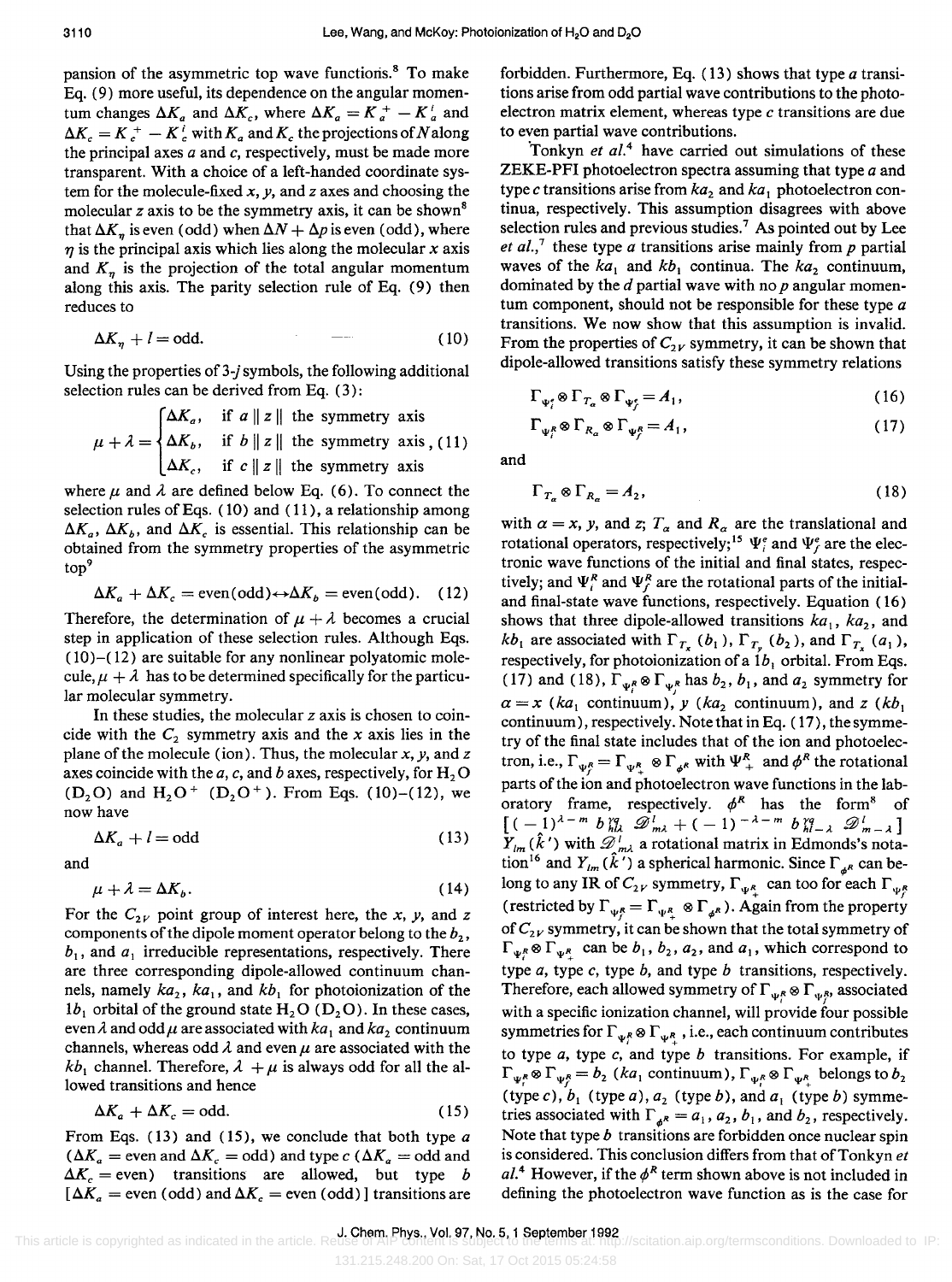bound-bound transitions (i.e.,  $\Gamma_{\Psi_1^R} = \Gamma_{\Psi_1^R}$ ), the conclusions of Tonkyn *et al.4* are readily obtained.

#### C. Calculational details

The ground state wave function of  $H<sub>2</sub>O$  used here is obtained at the self-consistent-field (SCF) level at the equilibrium geometry<sup>17</sup> of R(O-H) =  $1.81a_0$  and  $\theta$ (H-O- $H$ ) = 104.5°. The basis set consists of a [5s4p] contraction of the (10s6p) primitive Cartesian Gaussian functions of Dunning,<sup>18</sup> augmented by two s ( $\alpha = 0.028$  and 0.003), two p  $(\alpha = 0.021$  and 0.002), and three d ( $\alpha = 1.322, 0.3916$ , and 0.09) functions on the oxygen atom. On the hydrogen atom, we used a  $[3s]$  contraction of the  $(4s)$  primitive Gaussian functions of Dunning,<sup>18</sup> augmented with one s ( $\alpha = 0.05$ ) and two  $p$  ( $\alpha = 1.12$  and 0.1296) functions. The total SCF energy in this basis was  $-76.052376$  a.u., in good agreement with the HF limit of  $-76.066$  a.u.<sup>19</sup>

The procedures for obtaining the photoelectron continuum orbitals used in these studies have been discussed previously.<sup>20,21</sup> Briefly, the photoelectron orbitals  $\phi_k$  are obtained using an iterative procedure, based on the Schwinger variational principle, $22$  to solve the Lippmann-Schwinger equation. This procedure begins by approximating the static-exchange (SE) potential of the molecular ion by a separable form

$$
U_{\rm SE} \approx U_S(\mathbf{r}, \mathbf{r}') = \sum_{i,j} \langle \mathbf{r} | U | \alpha_i \rangle (U^{-1})_{ij} \langle \alpha_j | U | \mathbf{r}' \rangle, \tag{19}
$$

where the matrix  $U^{-1}$  is the inverse of the matrix with elements  $U_{ii} = \langle \alpha_i | U | \alpha_i \rangle$  and the  $\alpha$ 's are discrete basis functions such as Cartesian or spherical Gaussian functions. *U* is twice the static-exchange potential with the long-range Coulomb potential removed. The Lippmann-Schwinger equation with this separable potential  $U_s(\mathbf{r}, \mathbf{r}')$  can be readily solved yielding approximate photoelectron orbitals  $\phi_k^{(0)}$ . These solutions can be improved iteratively to yield converged solutions to the Lippmann-Schwinger equation containing the full static-exchange potential. In this study, four iterations provided converged results. The basis sets used in the separable expansion of Eq. (19) are listed in Table I.

All matrix elements arising in the solutions of the Lippmann-Schwinger equation were evaluated via single-center expansions about the center of mass. All angular momentum partial wave expansions were truncated at  $l = 7$ . These expansions give orbital integrals better than 0.99 for all bound orbitals. Increasing the maximum value of  *in these expan*sions did not lead to any significant change in the resulting cross sections.

In these studies, we assume a rotational temperature of 15 K for jet-cooled  $H_2O$  and  $D_2O$  and 300 K for the room temperature species. Furthermore, we assume that there is no spin exchange taking place during the jet-cooled expansion of room-temperature water. Therefore, the *artha* (antisymmetric) to *para* (symmetric) ratio for jet-cooled  $H_2O$  is 3:1 and 2:1 (symmetric/antisymmetric species) for  $D_2O$ . The relative population of rotational levels of the ground state of H<sub>2</sub>O (D<sub>2</sub>O) is determined by<sup>23</sup>

TABLE I. Basis sets used in the separable potential of Eq. (19).

| Symmetry | Center | Cartesian<br>Gaussian<br>function <sup>a</sup> | Exponents $(\alpha)$                     |
|----------|--------|------------------------------------------------|------------------------------------------|
| $a_{1}$  | ი      | S                                              | 16.0, 8.0, 4.0, 2.0, 1.0, 0.5, 0.25, 0.1 |
|          |        | z                                              | 4.0, 2.0, 1.0, 0.5, 0.1                  |
|          |        | $x^2$                                          | 1.0, 0.5, 0.1                            |
|          |        | $y^2$                                          | 1.0, 0.5, 0.1                            |
|          |        | $z^2$                                          | 1.0, 0.5, 0.1                            |
|          | н      | s                                              | 2.0, 1.0, 0.5, 0.1                       |
|          |        | x                                              | 0.5, 0.1                                 |
| ь,       | റ      | у                                              | 4.0, 2.0, 1.0, 0.5, 0.1                  |
|          |        | yz                                             | 1.0, 0.1                                 |
|          | н      | у                                              | 1.0, 0.5, 0.1                            |
| $a_{2}$  | о      | хy                                             | 8.0, 4.0, 2.0, 1.0, 0.5, 0.1, 0.03       |
|          | н      | v                                              | 1.0.0.5.0.1                              |

 $\mathcal{A}^{\alpha,l,m,n,\mathbf{A}}(\mathbf{r}) = \mathcal{N}(x - A_x)'(y - A_y)^m(z - A_z)^n \exp(-\alpha |\mathbf{r} - \mathbf{A}|^2)$  $\mathcal N$  a normalization constant.

$$
\rho_{M_{J_i}M_{J_i}}(T) = \frac{(2J+1)}{Q_{\rm S,A}} \exp\left[-(E_{\rm rot} - E_{S,A}^0)/k_B T\right],
$$
\n(20)

where  $E_{\text{rot}}$  is the rotational energy,  $E_{SA}^{0}$  is the energy of the  $0_{00}$  (symmetric) rotational level and the  $1_{01}$  (antisymmetric) level,  $Q_{s,A}$  is the partition function for the symmetric and antisymmetric species, and  $k_B$  is the Boltzmann constant. This population distribution is further normalized to the statistical ratio as quoted above for the symmetric and antisymmetric species.

#### III. RESULTS AND DISCUSSION

Figure 1 shows the measured<sup>4</sup> and calculated rotationally resolved ZEKE photoelectron spectra for single-photon



FIG. 1. The measured (top) and calculated (bottom) ion rotational distributions for photoionization of the  $1b_1$  orbital of the  $\tilde{X}^{\dagger}A_1$  ground state of jet-cooled  $H_2O$ . The *a* and *c* labels indicate type *a* and type *c* transitions, respectively.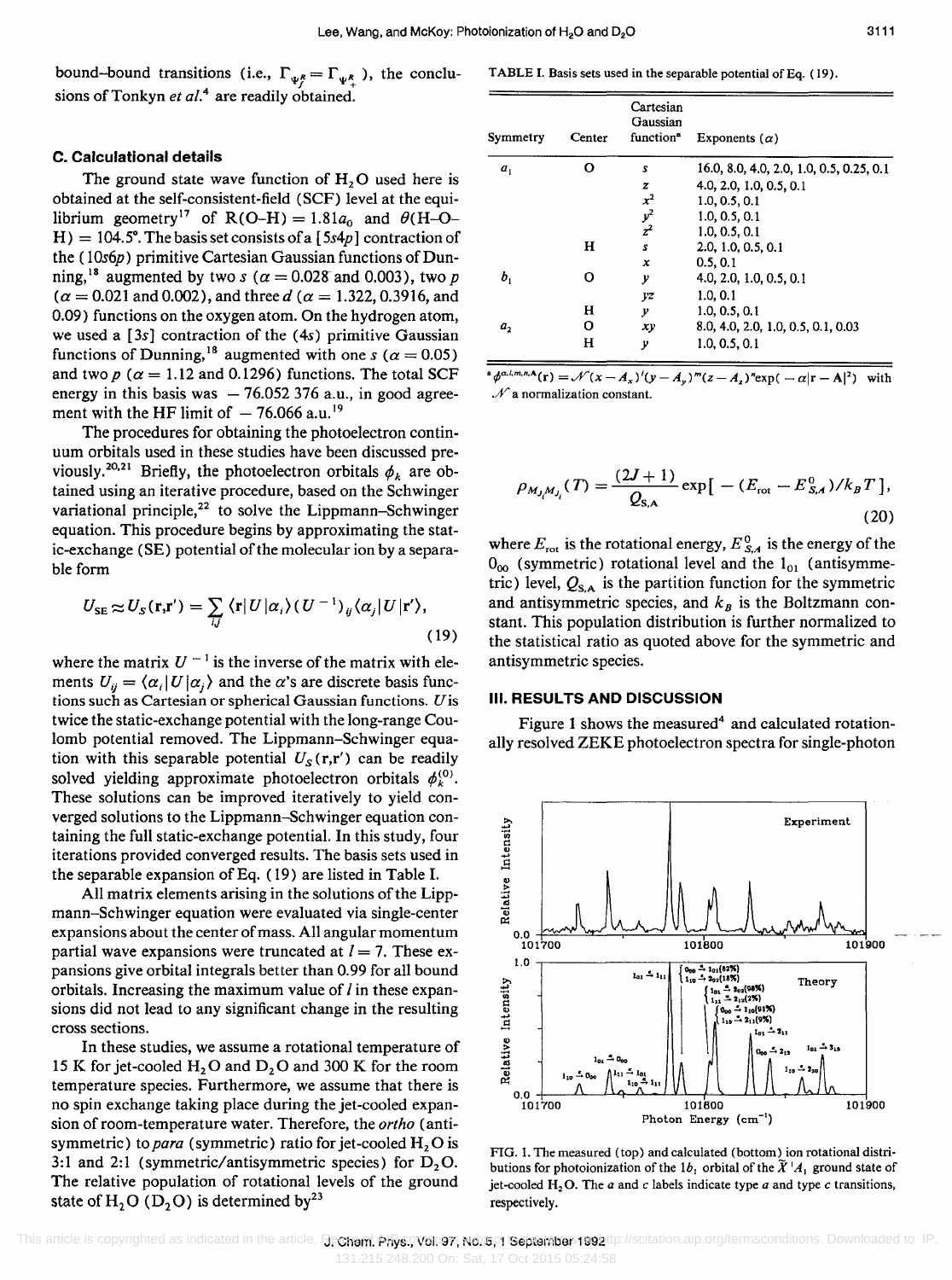ionization of the 1b<sub>1</sub> orbital of the  $\widetilde{X}^{1}A_1$  (000) state of jetcooled H<sub>2</sub>O leading to the  $\widetilde{X}^2B_1$  (000) state of H<sub>2</sub>O<sup>+</sup>. A photoelectron kinetic energy of 50 meV and a rotational temperature at 15 K are assumed in these calculations. The calculated spectra are convoluted with a Gaussian detection function having a full width at half-maximum (FWHM) of  $1.5$  cm<sup> $-1$ </sup>. The agreement between the calculated and measured spectra is very encouraging except for the calculated  $0_{00} \rightarrow 2_{12}$  peak which is somewhat stronger than that of the measured value. The origin of this discrepancy is not clear. However, the calculated branching ratio for type *c* transitions originating from the  $1_{01}$  rotational level of  $H_2O$  and leading to the  $1_{11}$ ,  $2_{11}$ , and  $3_{13}$  levels of  $H_2O^+$  is 1.0:0.48:0.27 in good agreement with the measured ratio of 1.0:0.42:0.25.

According to the parity selection rules of Eqs. (13)- (15), type a transitions ( $1_{01} \rightarrow 0_{00}$ ,  $0_{00} \rightarrow 1_{01}$ ,  $1_{01} \rightarrow 2_{02}$ , and  $1_{11} \rightarrow 2_{12}$ ) arise from odd (almost pure p) wave contributions to the photoelectron matrix element. These *p* partial waves of the  $ka_1$  and  $kb_1$  continua are entirely molecular in origin, since the almost pure  $p(99.7\%)$  character of the  $1b_1$ orbital would lead only to  $s$  and  $d$  (even) photoelectron continua in an atomiclike picture. Note that the  $ka<sub>2</sub>$  continuum makes almost no contribution to these type  $a$  transitions because the  $f$  (odd) wave is almost negligible. However, the type *c* transitions  $1_{01} \rightarrow 1_{11}$ ,  $1_{10} \rightarrow 0_{00}$ , and  $1_{10} \rightarrow 2_{20}$  have almost pure s wave contributions, while the  $1_{01} \rightarrow 2_{11}$  $0_{00} \rightarrow 2_{12}$ , and  $1_{01} \rightarrow 3_{13}$  transitions have about equal s and *d* wave contributions, demonstrating that ionization into the s continuum is significant and cannot be neglected.<sup>5,6</sup>

The rotationally resolved photoelectron angular distributions of Fig. 2 most clearly reveal the underlying dynamics of these spectra. To illustrate this it is useful to look at the magnitudes of several important  $(l,\lambda)$  components  $|D_{l\lambda}^{(-)}|$ of the incoming-wave normalized dipole amplitude at a photoelectron energy of 50 meV. These angular components (in atomic units) are 0.1848 (0,0), 0.1084 (1,0), 0.1474 (2,0), 0.4254 (2,2),0.0271 (3,0), and 0.0480 (3,2) in the *ka ,* ionization continuum; 0.2351 (1,1), 0.4886 (2,1), 0.0752 (3,1), and 0.0071 (3,3) in the  $kb_1$  ionization continuum; and 0.3812 (2,2) and 0.0460 (3,2) in the  $ka<sub>2</sub>$  ionization continuum. Strong  $d$  ( $l = 2$ ) wave components are seen clearly in every continuum. However, the photoelectron angular distributions do not show a predominant  $d$ -wave character in type *c* transitions, indicating that there is strong interference between various continua. Type  $a$  transitions essentially arise from the p waves in the  $ka_1$  and  $kb_1$  channels. These type  $a$  transitions are, hence, similar to the nonatomic-like transitions seen previously in resonance enhanced multiphoton ionization of excited states of diatomic molecules.<sup>24</sup> They arise from strong *l* mixing in the electronic continua due to the nonspherical ion potential.

The near-threshold photoelectron spectra for photoionization of the  $\widetilde{X}^{1}A_1$  (000) state of jet-cooled H<sub>2</sub>O leading to the  $\widetilde{X}^2 B_1$  (100) vibrationally excited state of  $H_2O^+$  have also been reported by Tonkyn *et al.4* Since the angular momentum composition of the  $1b_1$  orbital varies only slowly with internuclear distance and no Cooper minimum is predicted in the photoelectron matrix element,<sup>20,21</sup> the ion rotational distributions should not depend on the vibrational state.

Figure 3 shows the measured<sup>4</sup> and calculated rotationally resolved ZEKE photoelectron spectra for photoionization of the  $1b_1$  orbital of the ground state of room temperature *Hz* O. The calculated spectra are convoluted with a Gaussian detection function with an FWHM of 2.0 cm<sup> $-1$ </sup>. The assignments of the peaks in both spectra are not given since these spectra are much more congested than those of jet-cooled water due to the broad population distribution of rotational levels in the ground state. The agreement here





FIG. 3. The measured (top) and calculated (bottom) ion rotational distributions for photoionization of the 1b<sub>1</sub> orbital of the  $\bar{X}$ <sup>1</sup> $A_1$  ground state of room temperature H<sub>2</sub>O.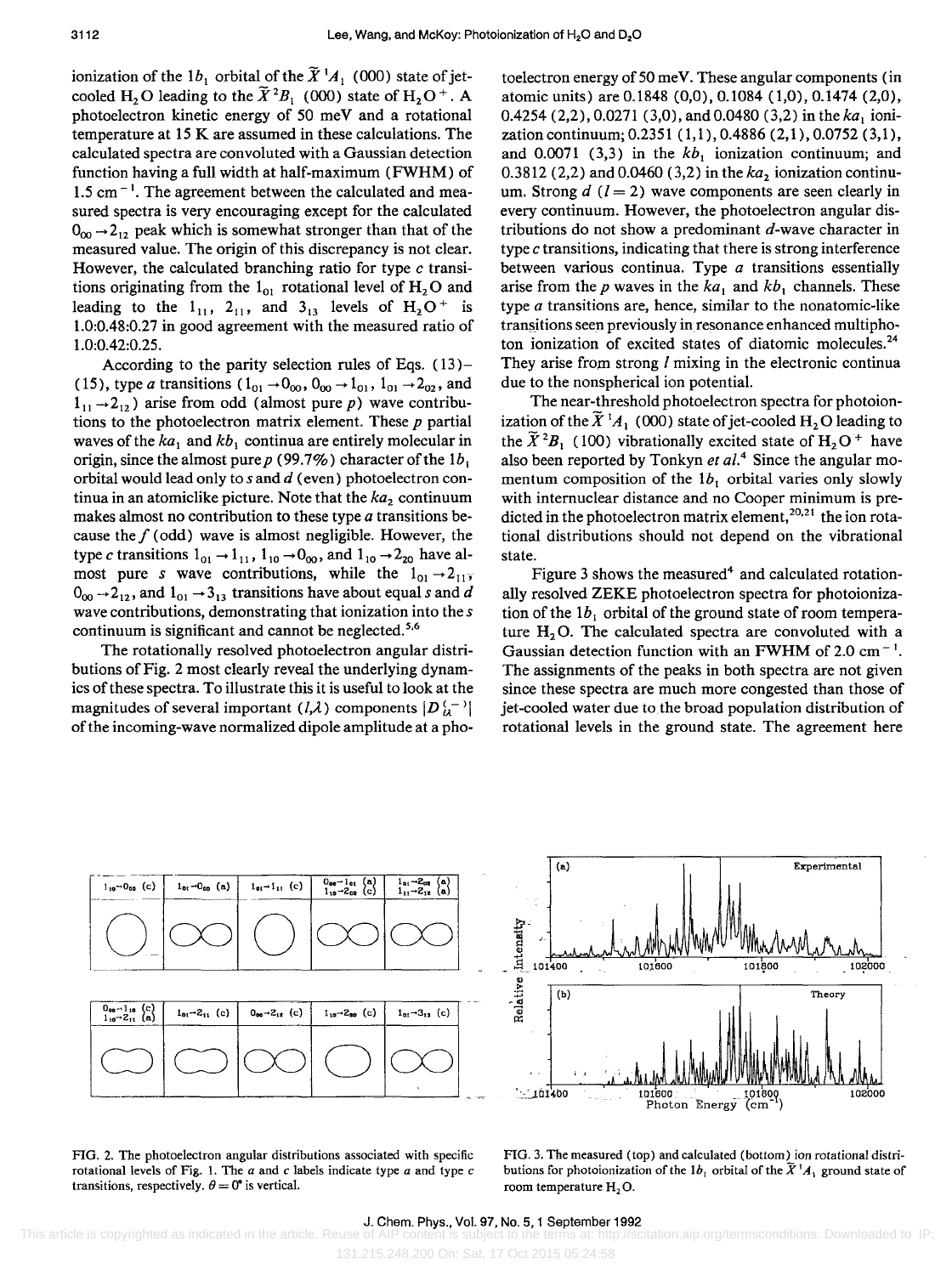

FIG. 4. The (a) experimental and (b) and (c) theoretical ion rotational distributions for photoionization of the 1b<sub>1</sub> orbital of the  $\widetilde{X}$ <sup>1</sup> $A_1$  ground state of  $D_2$ O. The rotational transitions of each labeled peak are listed in Tables II and III for Figs. 4(b) and 4(c), respectively. See the text for an explanation.

between the calculated and measured spectra is less satisfactory than that of jet-cooled  $H_2O$  due to the high density of rotational transitions. However, all the observed transitions are accounted for in the calculated spectra. Note that peaks above 101 780 cm<sup> $-1$ </sup> in the observed spectra are systematically less intense than those in the calculated spectra. The reason for this trend is not clear.

Figure 4 shows the measured<sup>4</sup> [Fig. 4(a)] and calculated [Figs. 4(b) and 4(c)] rotationally resolved photoelectron spectra for photoionization of the  $1b_1$  orbital of the ground state of jet-cooled  $D_2O$ . The calculated spectra are convoluted with a Gaussian detection function with an FWHM of 2.5 cm<sup> $-1$ </sup>. Since the photoelectron continuum is not expected to be influenced by isotopic substitution, these calculations use the same photoelectron matrix elements as for photoionization of  $H_2O$ . The spectra of Fig. 4(b) are calculated assuming a ratio of 1:2 for antisymmetric and symmetric species and a single rotational temperature at 15 K. For the spectra of Fig. 4(c), we assumed a nonequilibrated jet-cooled  $D<sub>2</sub>O$  sample characterized by two rotational temperatures. We further assume temperatures of 15 and 100 K with relative populations of 0.7 and 0.3, respectively, for the symmetric species, and 0.9 and 0.1, respectively, for the antisymmetric species. Although we expect  $D<sub>2</sub>O$  to be fully equilibrated in this free-jet expansion, particularly since the calculated and measured ion distributions of Fig. 1 certainly suggest that this is the case for  $H<sub>2</sub>O$ , the excellent agreement between the measured distributions of Fig. 4(a) and the distributions of Fig. 4(c) suggests that the  $D_2O$  expansion may, in fact, not be equilibrated. The underlying mechanism for such behavior is certainly not clear to us, but we believe it is important to show these distributions. The dominant transitions associated with labeled peaks in Figs. 4(b) and4(c) are listed in Tables II and III, respectively. In both tables, type *a* and type c transitions are seen and each peak has been normalized to unity (100%). As in the case of

TABLE II. Contributions to the peaks labeled in Fig. 4(b). Each peak has been normalized to unity (100%).

| Peak             | Transition                                | Type | Contribution |
|------------------|-------------------------------------------|------|--------------|
| $\boldsymbol{A}$ | $1_{10} \rightarrow 0_{00}$               | c    | 75.7         |
|                  | $2_{02} - 1_{01}$                         | a    | 17.2         |
|                  | $2_{12} \rightarrow 1_{11}$               | a    | 7.1          |
| B                | $1_{01} \rightarrow 0_{00}$               | a    | 17.5         |
|                  | $1_{11} \rightarrow 1_{01}$               | C    | 70.5         |
|                  | $2_{\text{co}} \rightarrow 1_{10}$        | с    | 6.5          |
|                  | $2_{12} \rightarrow 2_{02}$               | c    | 5.5          |
| с                | $1_{10} \rightarrow 1_{11}$               | a    | 100          |
| D                | $1_{11} \rightarrow 1_{10}$               | a    | 56.4         |
|                  | $2_{02}$ $\rightarrow$ $2_{12}$           | с    | 43.6         |
| E                | $0_{\text{no}} \rightarrow 1_{\text{on}}$ | a    | 46.8         |
|                  | $1_{01} \rightarrow 1_{11}$               | с    | 45.7         |
|                  | $1_{10}$ $\rightarrow$ $2_{02}$           | c    | 6.5          |
| F                | $0_{\text{on}} \rightarrow 1_{10}$        | c    | 81.1         |
|                  | $1_{01} \rightarrow 2_{02}$               | a    | 7.1          |
|                  | $1_{11} \rightarrow 2_{12}$               | a    | 7.0          |
|                  | $2_{02} \rightarrow 3_{03}$               | a    | 1.9          |
| G                | $1_{01} \rightarrow 2_{11}$               | с    | 88.7         |
|                  | $2_{12} \rightarrow 2_{20}$               | с    | 8.9          |
|                  | $2_{11} \rightarrow 3_{12}$               | a    | 2.4          |
| Η                | $0_{00} \rightarrow 2_{12}$               | c    | 81.5         |
|                  | $1_{11} \rightarrow 3_{03}$               | с    | 11.9         |
|                  | $2_{02} \rightarrow 3_{12}$               | с    | 6.6          |
| Ι                | $1_{01} \rightarrow 3_{13}$               | c    | 21.1         |
|                  | $1_{11} \rightarrow 2_{21}$               | с    | 56.3         |
|                  | $1_{10}$ $\rightarrow$ $2_{20}$           | c    | 20.4         |
|                  | $2_{11} \rightarrow 3_{21}$               | C    | 2.1          |
| J                | $1_{01}$ $\rightarrow$ 2 <sub>20</sub>    | a    | 71.5         |
|                  | $2_{12}$ $\rightarrow$ $3_{22}$           | с    | 28.5         |
| K                | $0_{00}$ $\rightarrow$ $2_{21}$           | a    | 100          |
| L                | $0_{00} \rightarrow 3_{12}$               | с    | 39.5         |
|                  | $1_{01} \rightarrow 3_{22}$               | a    | 6.0          |
|                  | $1_{11} \rightarrow 3_{21}$               | c    | 37.9         |
|                  | $1_{10}$ $\rightarrow$ $3_{22}$           | с    | 16.6         |

 $H<sub>2</sub>O$  (Fig. 1), type *a* and type *c* transitions are present in both calculated and measured spectra.

Figure 5 shows the photoelectron angular distributions associated with the labeled peaks of Fig. 4 (b). Photoelectron angular distributions for the spectra of Fig.  $4(c)$  are similar to those of Fig. 5 and are not shown. The dominant rotational transitions for these labeled peaks are shown in Table II. The photoelectron angular distributions of peaks *B* and *I,*  which are dominated by type c transitions, have almost pure s wave contributions to the photoelectron matrix element, whereas those of peak  $C$ , dominated by type  $a$  transitions, have almost *p* wave contributions. However, the photoelectron angular distributions of other peaks reflect the mixture of even and odd partial wave contributions. Since the photoelectron matrix elements for  $D_2O$  and  $H_2O$  are assumed equal, the photoelectron angular distributions for the same rotational transition are expected to be the same. On the other hand, the photoelectron angular distributions of Fig. 5 behave quite differently from those of Fig. 2, indicating that interference between different rotational transitions is significant.